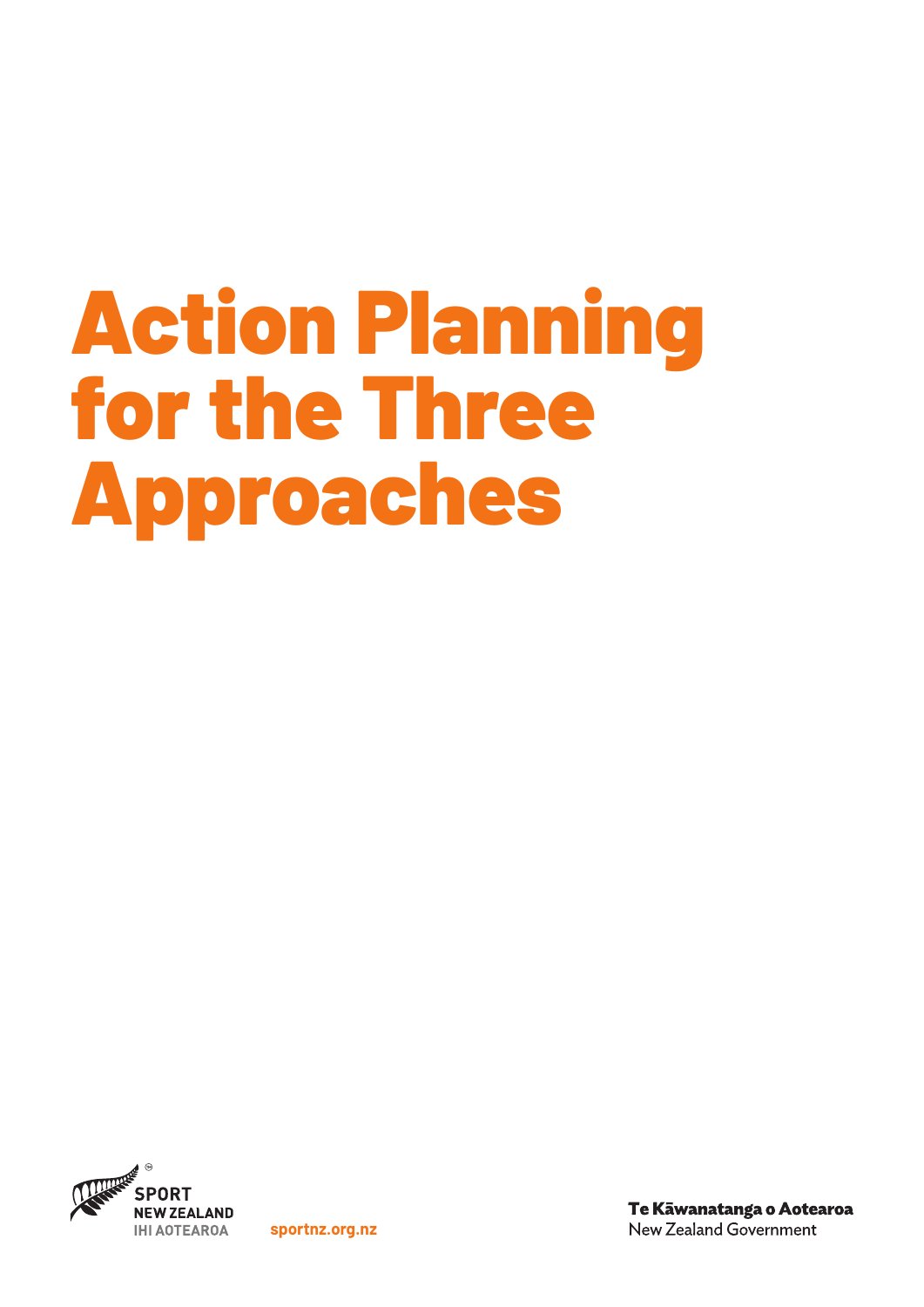# **Physical Literacy Action Plan**

| Knowledge         |  |  |       |                                                                                                       |  |  |
|-------------------|--|--|-------|-------------------------------------------------------------------------------------------------------|--|--|
| <b>Actions:</b>   |  |  |       | Current level: $\Box$ 1 $\Box$ 2 $\Box$ 3 $\Box$ 4 Desired level: $\Box$ 1 $\Box$ 2 $\Box$ 3 $\Box$ 4 |  |  |
|                   |  |  |       |                                                                                                       |  |  |
|                   |  |  |       |                                                                                                       |  |  |
| <b>Due date:</b>  |  |  | Lead: |                                                                                                       |  |  |
| <b>Attitudes</b>  |  |  |       |                                                                                                       |  |  |
| <b>Actions:</b>   |  |  |       | Current level: $\Box$ 1 $\Box$ 2 $\Box$ 3 $\Box$ 4 Desired level: $\Box$ 1 $\Box$ 2 $\Box$ 3 $\Box$ 4 |  |  |
|                   |  |  |       |                                                                                                       |  |  |
|                   |  |  |       |                                                                                                       |  |  |
| <b>Due date:</b>  |  |  | Lead: |                                                                                                       |  |  |
| <b>Behaviours</b> |  |  |       |                                                                                                       |  |  |
| <b>Actions:</b>   |  |  |       | Current level: $\Box$ 1 $\Box$ 2 $\Box$ 3 $\Box$ 4 Desired level: $\Box$ 1 $\Box$ 2 $\Box$ 3 $\Box$ 4 |  |  |
|                   |  |  |       |                                                                                                       |  |  |
|                   |  |  |       |                                                                                                       |  |  |
| <b>Due date:</b>  |  |  | Lead: |                                                                                                       |  |  |
| <b>Processes</b>  |  |  |       |                                                                                                       |  |  |
| <b>Actions:</b>   |  |  |       | Current level: $\Box$ 1 $\Box$ 2 $\Box$ 3 $\Box$ 4 Desired level: $\Box$ 1 $\Box$ 2 $\Box$ 3 $\Box$ 4 |  |  |
|                   |  |  |       |                                                                                                       |  |  |
|                   |  |  |       |                                                                                                       |  |  |
|                   |  |  |       |                                                                                                       |  |  |
| <b>Due date:</b>  |  |  | Lead: |                                                                                                       |  |  |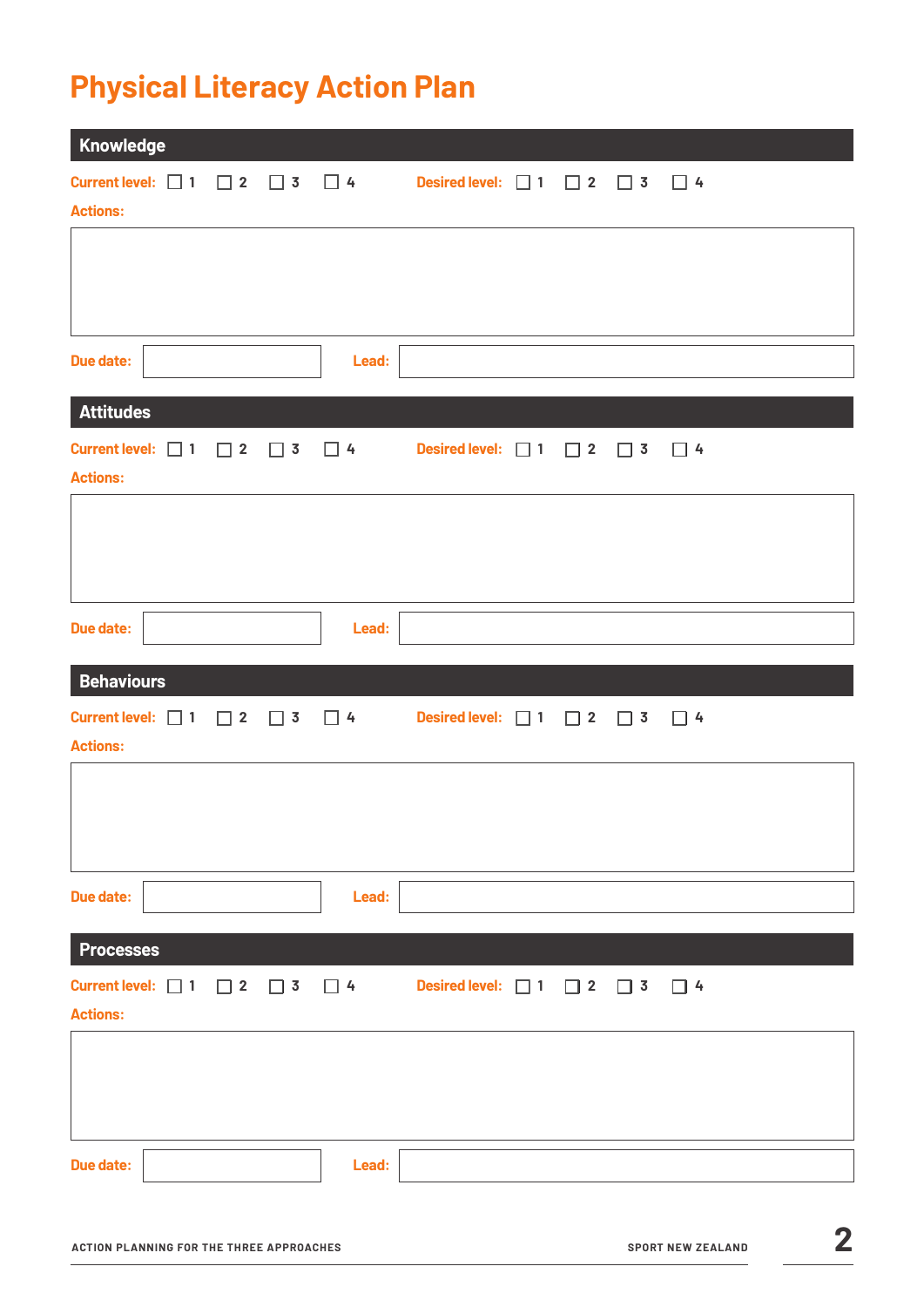## **Locally Led Action Plan**

| Knowledge         |  |       |                                                                                                       |  |  |
|-------------------|--|-------|-------------------------------------------------------------------------------------------------------|--|--|
| <b>Actions:</b>   |  |       | Current level: $\Box$ 1 $\Box$ 2 $\Box$ 3 $\Box$ 4 Desired level: $\Box$ 1 $\Box$ 2 $\Box$ 3 $\Box$ 4 |  |  |
|                   |  |       |                                                                                                       |  |  |
|                   |  |       |                                                                                                       |  |  |
| <b>Due date:</b>  |  | Lead: |                                                                                                       |  |  |
| <b>Attitudes</b>  |  |       |                                                                                                       |  |  |
| <b>Actions:</b>   |  |       | Current level: $\Box$ 1 $\Box$ 2 $\Box$ 3 $\Box$ 4 Desired level: $\Box$ 1 $\Box$ 2 $\Box$ 3 $\Box$ 4 |  |  |
|                   |  |       |                                                                                                       |  |  |
|                   |  |       |                                                                                                       |  |  |
| <b>Due date:</b>  |  | Lead: |                                                                                                       |  |  |
| <b>Behaviours</b> |  |       |                                                                                                       |  |  |
| <b>Actions:</b>   |  |       | Current level: $\Box$ 1 $\Box$ 2 $\Box$ 3 $\Box$ 4 Desired level: $\Box$ 1 $\Box$ 2 $\Box$ 3 $\Box$ 4 |  |  |
|                   |  |       |                                                                                                       |  |  |
|                   |  |       |                                                                                                       |  |  |
| <b>Due date:</b>  |  | Lead: |                                                                                                       |  |  |
|                   |  |       |                                                                                                       |  |  |
| <b>Processes</b>  |  |       |                                                                                                       |  |  |
| <b>Actions:</b>   |  |       | Current level: $\Box$ 1 $\Box$ 2 $\Box$ 3 $\Box$ 4 Desired level: $\Box$ 1 $\Box$ 2 $\Box$ 3 $\Box$ 4 |  |  |
|                   |  |       |                                                                                                       |  |  |
|                   |  |       |                                                                                                       |  |  |
|                   |  |       |                                                                                                       |  |  |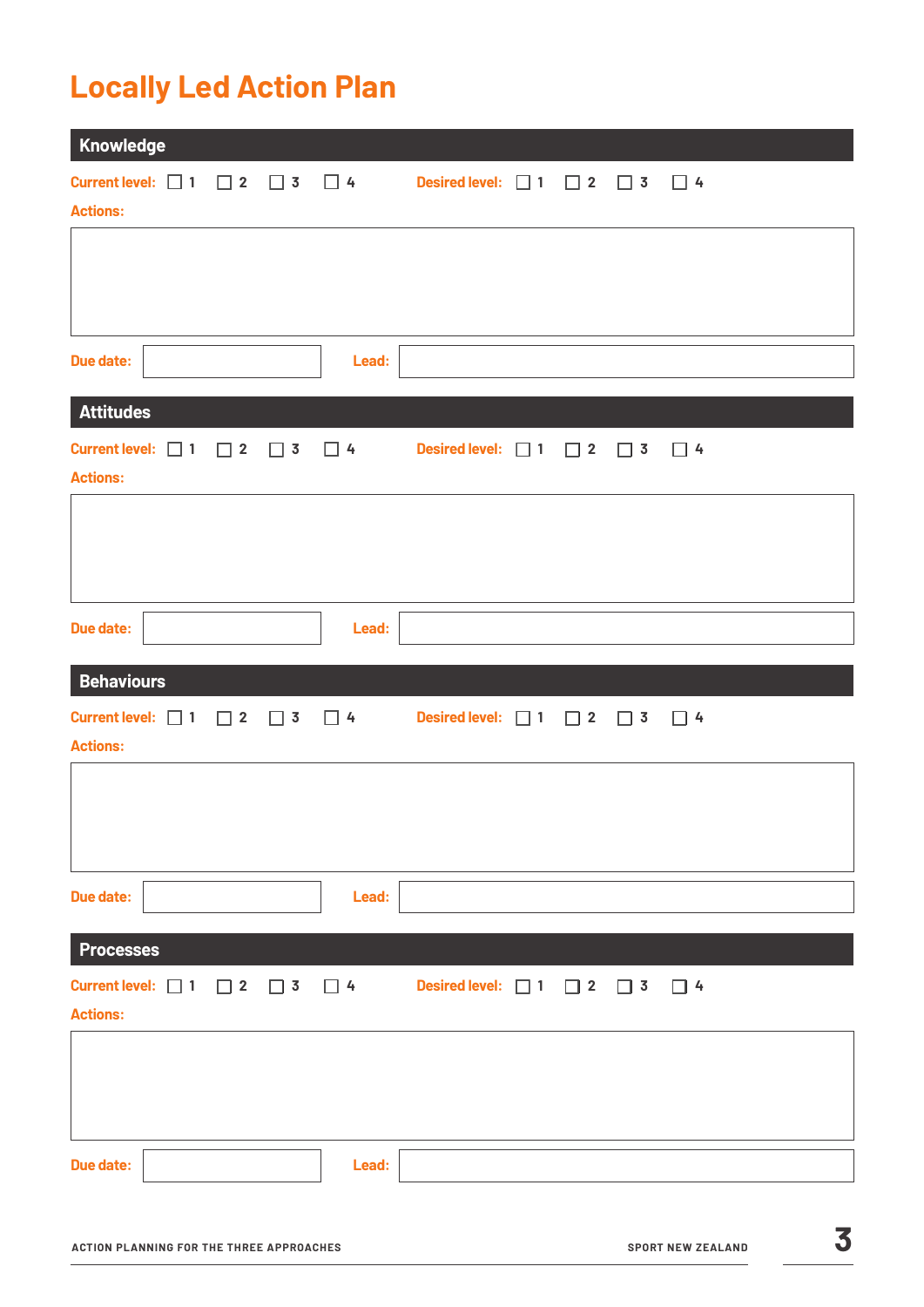## **Insights and Evaluation Action Plan**

| Knowledge         |  |  |       |                                                                                                       |  |  |
|-------------------|--|--|-------|-------------------------------------------------------------------------------------------------------|--|--|
| <b>Actions:</b>   |  |  |       | Current level: $\Box$ 1 $\Box$ 2 $\Box$ 3 $\Box$ 4 Desired level: $\Box$ 1 $\Box$ 2 $\Box$ 3 $\Box$ 4 |  |  |
|                   |  |  |       |                                                                                                       |  |  |
|                   |  |  |       |                                                                                                       |  |  |
| <b>Due date:</b>  |  |  | Lead: |                                                                                                       |  |  |
| <b>Attitudes</b>  |  |  |       |                                                                                                       |  |  |
| <b>Actions:</b>   |  |  |       | Current level: $\Box$ 1 $\Box$ 2 $\Box$ 3 $\Box$ 4 Desired level: $\Box$ 1 $\Box$ 2 $\Box$ 3 $\Box$ 4 |  |  |
|                   |  |  |       |                                                                                                       |  |  |
|                   |  |  |       |                                                                                                       |  |  |
| <b>Due date:</b>  |  |  | Lead: |                                                                                                       |  |  |
| <b>Behaviours</b> |  |  |       |                                                                                                       |  |  |
| <b>Actions:</b>   |  |  |       | Current level: $\Box$ 1 $\Box$ 2 $\Box$ 3 $\Box$ 4 Desired level: $\Box$ 1 $\Box$ 2 $\Box$ 3 $\Box$ 4 |  |  |
|                   |  |  |       |                                                                                                       |  |  |
|                   |  |  |       |                                                                                                       |  |  |
| <b>Due date:</b>  |  |  | Lead: |                                                                                                       |  |  |
| <b>Processes</b>  |  |  |       |                                                                                                       |  |  |
| <b>Actions:</b>   |  |  |       | Current level: $\Box$ 1 $\Box$ 2 $\Box$ 3 $\Box$ 4 Desired level: $\Box$ 1 $\Box$ 2 $\Box$ 3 $\Box$ 4 |  |  |
|                   |  |  |       |                                                                                                       |  |  |
|                   |  |  |       |                                                                                                       |  |  |
| <b>Due date:</b>  |  |  | Lead: |                                                                                                       |  |  |
|                   |  |  |       |                                                                                                       |  |  |